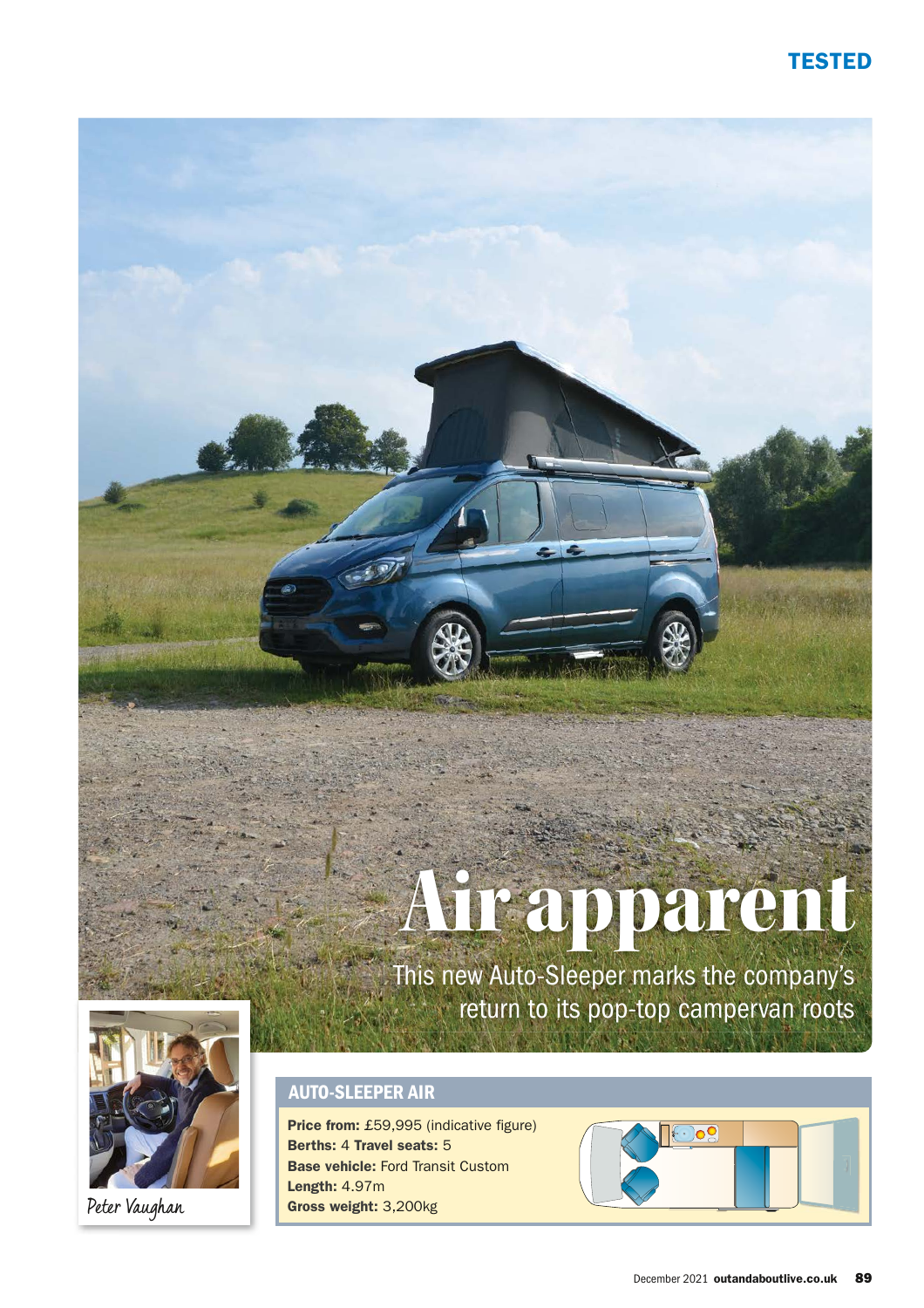

Both the cab seats swivel and there's plenty of room to use the driver's seat in this position

T he very first Auto-Sleepers all had elevating roofs and such models dominated the company's output through the 70s, before high-tops took over in the late 80s. Still the Cotswold company persisted with pop-tops, though, until the Volkswagen T5 Trooper bowed out in 2012. It hasn't offered a classic side-kitchen layout campervan since.

Auto-Sleepers hadn't forgotten its roots, however, and, after burning its fingers with the short-lived Mercedes Wave, a Peugeot-based camper oh-so-nearly made it into the showrooms four years ago, but for homologation issues. Then, when I collected the new Broadway EL coachbuilt for a road test earlier this year, I was excited to see a Ford Transit Custom campervan taking shape in the R&D area. The new model has now been christened Air, with sales initially only through

Marquis outlets, beginning in January.

Auto-Sleepers sees the Air sitting at the top of the camper tree, competing with OEM models such as Ford's own Nugget, the Mercedes Marco Polo and, of course, the best-selling VW California. The only major options will be a choice of manual or automatic gearbox (the latter at a £1,500 premium), and a selection of metallic paint finishes (blue, red, orange or silver). The £1,500 Executive Pack will be a default option, so every Air will have it – not that you'd want to miss out, as it adds £3,084-worth of Ford goodies over and above the already well-equipped Trend version of the Transit Custom.

Of course, the Air will also have European Whole Vehicle Type Approval and Auto-Sleepers is aiming to achieve Ford's QVM standard, too. It even comes with a lithium leisure battery as standard, as well as a

roll-out Thule awning, a 60W solar panel and, most unusually in this size of 'van, a 15-litre underslung gas tank (which frees up space inside).

### KEEP IT CLEAN

Auto-Sleepers has resisted the temptation to plaster the exterior with motorhome-style graphics and the few 'Air' motifs it has applied are classily restrained. The company has even avoided adding obvious service points – the mains hook-up is underneath on the offside, alongside the water tank drains, and the fresh water filler is in the step well, just inside the driver's door. With privacy glass and modest 16in alloy wheels, the overall look is one of a high-end people-carrier.

Of course, its size – at just under 5m long – makes the Air just as at home in the office car park or on the school run, although the Ford is too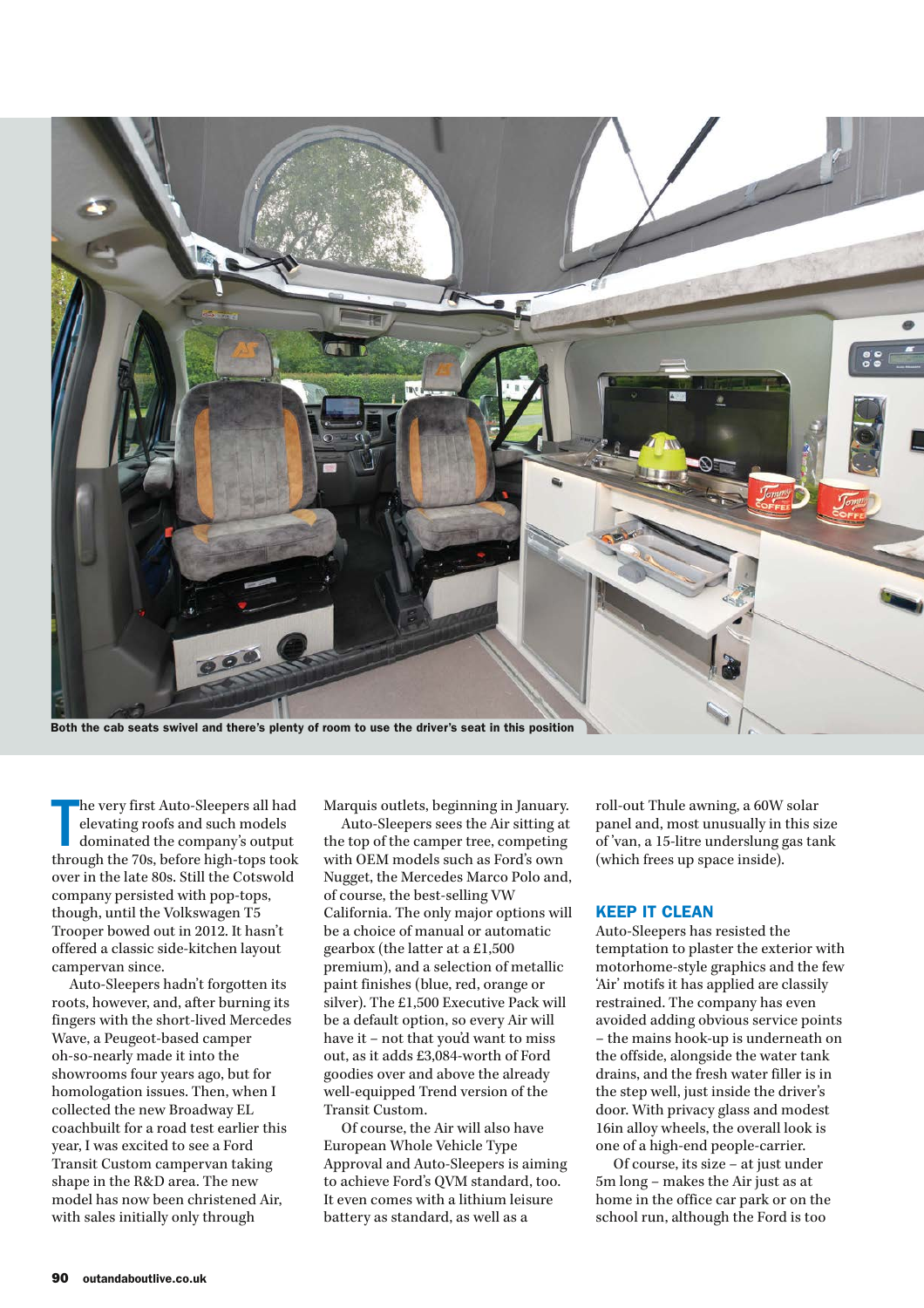

The cab comes with plenty of kit, including sat-nav and a reversing camera





The Reimo seat slides a long way forward to give full access to all the lockers

# SECOND OPINION

 $\mathrm{``Its}$  great to see Auto-Sleepers back in this booming sector of the market with a modern, well-equipped campervan<sup>"</sup>

DANIEL ATTWOOD MANAGING EDITOR

The rear boot with the seat slid back into its rearmost position

tall for 2m height barriers. Where it may surprise is on the motorway – standard fitment of the 168bhp (170PS) engine makes this an extremely lively performer.

If this is your first camper – or even if you're coming from a VW T6.1 – you will not be disappointed with any aspect of the drive, although the Volkswagen perhaps just has the edge with the smoothness of its DSG automatic transmission.

The blue oval beats the torque of the Transporter, though, with 390Nm (compared with 340Nm of the 148bhp VW), making the steep climbs of the Malvern Hills disappear with just a squeeze of the throttle. The ride is comfortable, rattles are few and the Custom just feels like a big, tall car.

You won't feel shortchanged on spec, either. The sat-nav cleverly rerouted me around an overturned lorry and the 8in touchscreen display was just as effective when it became the reversing screen as I backed up to my pitch marker on the Malvern Caravan and Motorhome Club site.

You get front and rear parking sensors, too (useful as through-view is restricted by the back seat), and myriad safety features, such as lane departure warning, blind spot assistance, adaptive cruise control and traffic sign recognition. Automatic lights and wipers, cornering lights, a heated windscreen, electric folding mirrors, front fog lights, a leather steering wheel and lumbar adjustment on the driver's seat are all included, too, while heated cab seats are the icing on this jam-laden Victoria sponge.

# POP UP THE POP-TOP

Continuing the top-notch theme, Auto-Sleepers is fitting the Air with a German SCA roof, which is as good as they come. I rather like its belt and braces approach, with two catches on either side to release before a firm push sees interior headroom go from 1.41m to well over 2m. Two zipped half-moon flyscreens (front and nearside) and a window (offside) provide plenty of daylight and ventilation, but it isn't the type where the whole canvas unzips. It does have a press-studded headlining above the cab seats when the roof is down, though, to keep things looking neat. And its star feature is a 1.89m by 1.10m upstairs mattress sitting on Clima Plux springs for excellent sleeping comfort.

We applaud the fact that Auto-Sleepers has turned to Germany for the Air's seat system, too. The Reimo Variotech unit used here has three seatbelts, a trio of height-adjustable head restraints and Isofix mountings  $\blacktriangleright$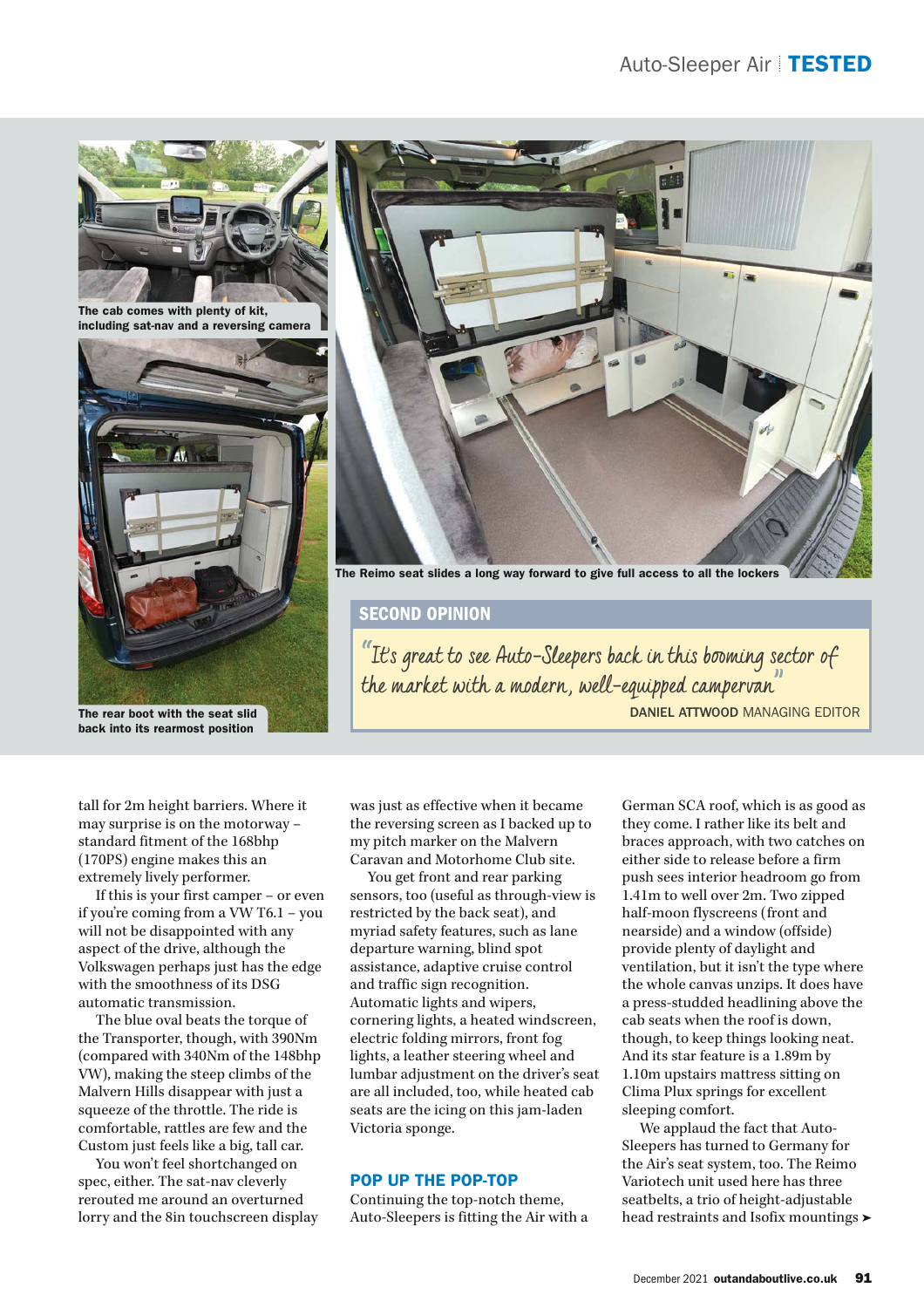



The kitchen has a completely different style to other Auto-Sleeper models

for a pair of child seats. Better still, of course, it is fully type approved and slides along its bonded-in rail system, which allows kids to travel much closer to the cab and the boot area's volume to grow exponentially. It's a very comfortable seat, too – without the dangling leg issues that affect so many RIB seat installations – while the soft-touch upholstery is so tactile you might find yourself subconsciously stroking it!

The extra interior width of the Ford (versus VW) also means that a three-seater bench can be installed without compromising the size of the kitchen alongside.

### TOAST AT MOST

Unlike the one-of-a-kind Ford Nugget, Auto-Sleepers hasn't tried to reinvent the wheel with the Air's interior and has stuck with the tried-and-trusted

approach of a side kitchen layout, completed with a taller wardrobe unit in the rear corner.

Both cab seats swivel easily, without recourse to opening the doors. The handbrake does have to be released to turn the driver's chair, but it's worth the effort because there's a good-sized gap between it and the galley.

The kitchen has the expected combination two-burner hob and sink unit in stainless steel with split glass lids, as well as a front-loading 47-litre compressor fridge. More of a surprise is the separate grill – you still won't be cooking a Sunday roast, but toast is back on the menu.

The gloss-finish cabinets look contemporary (and nothing like other Auto-Sleepers), while the two-tone appearance is actually down to the way the light catches the furniture. Storage includes a cutlery holder above the grill, a shallow cupboard

under the sink and a deep locker – which housed my pots and pans, plates, cups, etc, – alongside the back seat. Above here is a useful area of worktop adjacent to two USBs and a 230V socket, as well as a shelved recess that held my glasses.

Inspector Gadget would love this camper as there are more USBs in the base of the handbrake, under the passenger cab seat and in a pop-up unit by the head of the bed. There's also a novel bottle opener mounted on the wall above the sink, but no over-window top lockers as seen in some rival designs.

What really impresses is the interior lighting. Reading lights are fitted to serve both front seats, as well as over the rear bench (ideal in bed, too) and there are two spotlights above the side door. A long LED strip illuminates the galley, while undercounter downlights add a hint of bling.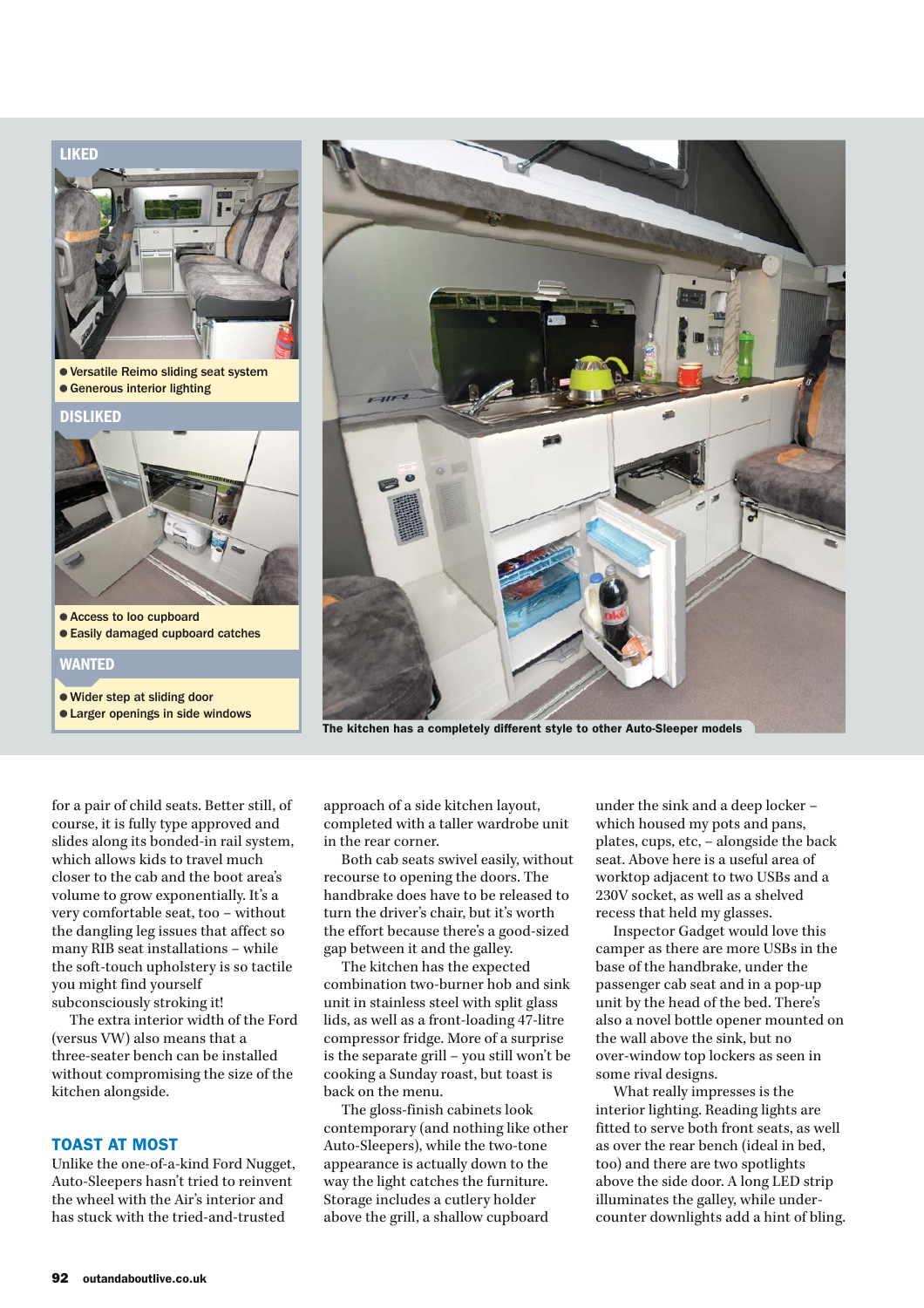

The superb Reimo Variotech sliding seat is a winning feature with belts for three and a practical table mounting

# TABLING A MOTION

As part of the Reimo seat system, the table leg bracket is attached to the base of the bench, so it moves fore and aft with the seat. The leg then just slots in and the tabletop screws to it, creating a sturdy surface for either dining or typing. The table storage is being moved from beneath the back seat on this prototype to a much more convenient home in the boot, where this example had a second, freestanding table that will be deleted from production models.

A bigger concern is access to some of the storage. The wardrobe has a false floor to separate the space below if you don't need to hang clothes – very sensible, but the useful additional cupboard created needs a sliding door (like the wardrobe), so you can get to it without moving the seat.

Some of the floor-level cupboards are also rather awkward to reach,

especially the one containing the charger and habitation area fuses. Remember, too, to ensure that all the cupboard catches are in the locked position before sliding the seat – otherwise they get snapped off!

Of course, to maximise storage, the best position for the back seat when camping is where it parks for bedmaking, thus also creating a generous boot area. I've often said that this space is the key to a successful campervan design and the Air boasts plenty of room here for bedding above the mattress, and loads more space for everything from wellies to outdoor chairs underneath.

On the prototype, the cold water outside shower became inaccessible with the bed down but this has now been modified at MMM's suggestion. What hasn't changed is where the rear seat blocks the cupboard for the loo (under the grill) when in 'camping

mode', so you're probably best to keep the toilet in the boot instead. Otherwise, you'll need to remember to move the seat and extract the Dometic toilet from its home (where there's room for loo roll and chemical, too) before you make the bed.

# LONG GOOD NIGHT

When it comes to shut-eye, you'll find pull-down blinds (and flyscreens) on the side and rear windows, rather than fabric curtains.

Low-level ventilation is rather restricted, though, because there are only small hinged sections in the side glazing – no full sliding panes for those hot summer nights. But, in cooler climes, you'll appreciate the standard-fit Webasto diesel-fired blown-air heater with its outlet under the front passenger seat.

In the cab, insulated screens stick  $\blacktriangleright$